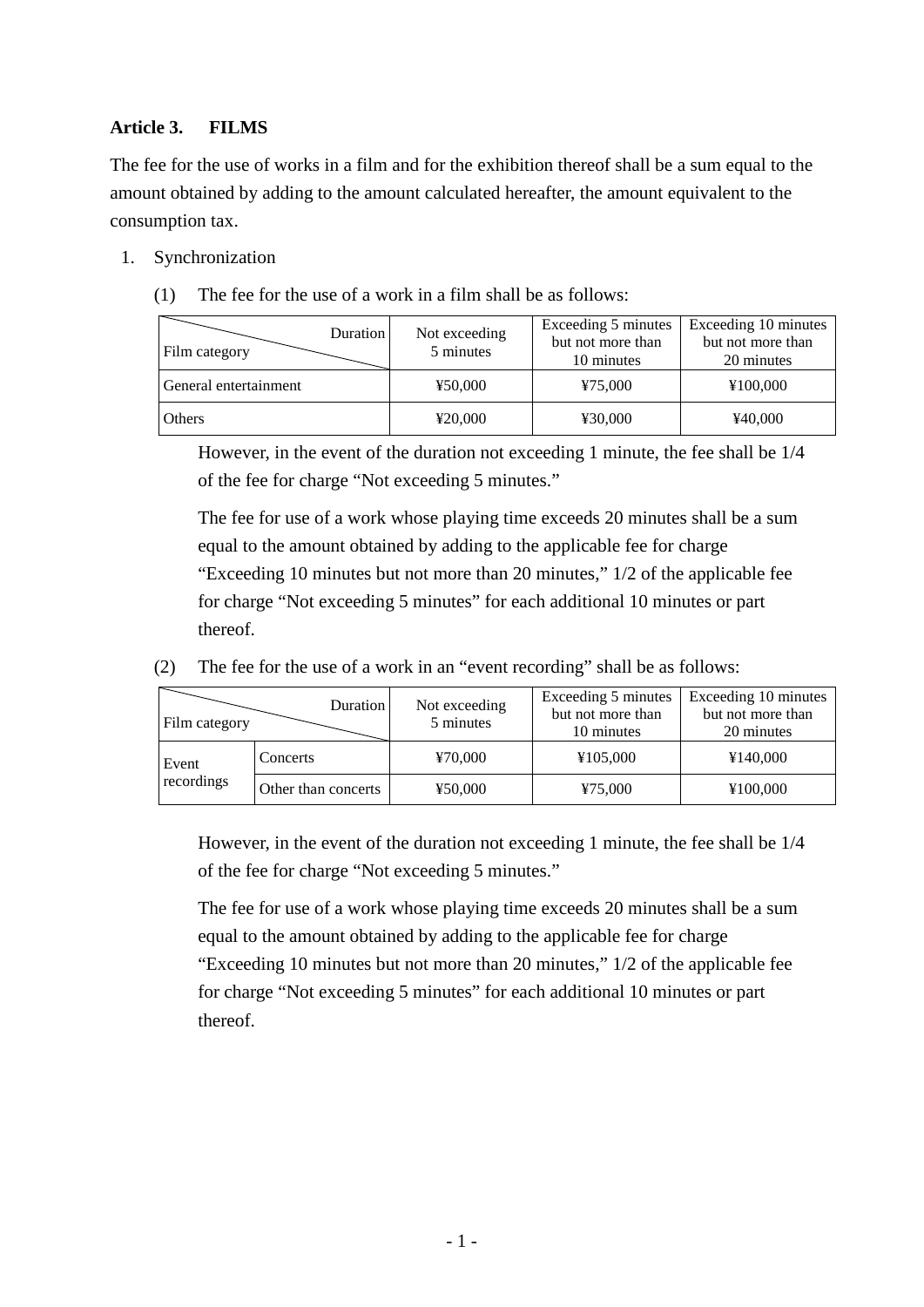## 2. Exhibition

(1) The fee for one exhibition of a film, except for the exhibition of those films falling under (2) or (3) is shown on the following table:

| Capacity            | Type<br>Admission<br>charge | General entertainment | Others |
|---------------------|-----------------------------|-----------------------|--------|
| Not exceeding 500   | Not exceeding ¥150          | ¥400                  | ¥120   |
|                     | Not exceeding ¥300          | ¥600                  | ¥180   |
|                     | Exceeding ¥300              | ¥800                  | 4240   |
| Not exceeding 1,000 | Not exceeding ¥150          | ¥600                  | ¥180   |
|                     | Not exceeding ¥300          | ¥800                  | 4240   |
|                     | Exceeding ¥300              | ¥1,200                | ¥360   |
| Not exceeding 1,500 | Not exceeding ¥150          | ¥800                  | 4240   |
|                     | Not exceeding ¥300          | ¥1,200                | 4360   |
|                     | Exceeding ¥300              | ¥1,600                | ¥480   |
| Exceeding 1,500     | Not exceeding ¥150          | ¥1,200                | ¥360   |
|                     | Not exceeding ¥300          | ¥1,600                | ¥480   |
|                     | Exceeding ¥300              | 42,000                | ¥600   |

For the time being, the fees falling under the film category of "Event recordings" shall be the same fee for General entertainment. In addition, the fee for films that were categorized as "Theatrical," "Cultural" and "Newsreel" under the provisions that were effective until December 31, 2013, shall be the same fees as "General entertainment," "Other" and one-third of "Other," respectively.

(2) Fee for one place of exhibition for an exhibitor concluding an annual blanket licensing agreement

The monthly fee for each month during the term of the blanket licensing agreement shall be calculated under (i) or (ii) below.

(i) In the event that the information about recorded music and the number of admitted persons in a relevant month are reported for all films exhibited in such month:

The monthly fee for each work for all films exhibited in such month (excluding films to be exhibited in such place of exhibition for which the fee will be paid under the agreement in (i) or (ii) of (3) hereof) (which means the fee to be calculated by the formula below) will be combined.

Number of admitted persons for a relevant film work in a relevant month \* average admission charge for such film work \* 0.02 \* music share coefficient of such film work

(ii) Not in the event of (i)

The fee shall be calculated by the formula below.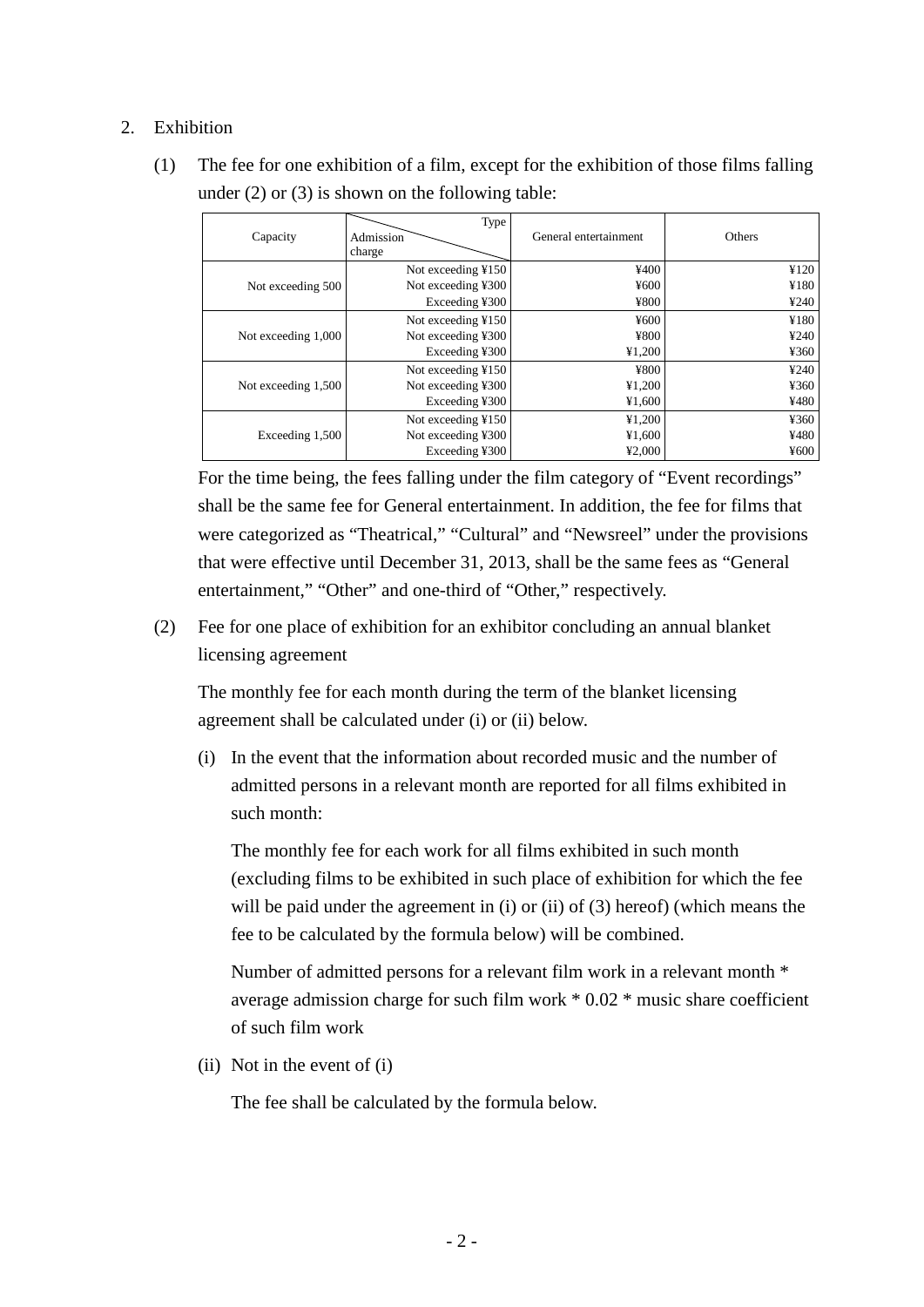Number of total admitted persons in a relevant month \* average amount of average admission charge for all films exhibited in such month \* 0.02

- (3) Fee for a film producer, distributor or user group concluding an agreement
	- (i) In the event that a film producer or a distributor concludes an agreement for the exhibition of films, the exhibition fee per print shall be 20% of the mechanical fee.
	- (ii) In the event a user group for film exhibition concludes an agreement on behalf of its film exhibitor members for the exhibition of films, the exhibition fee for such film shall be determined upon negotiation with such user group within the scope of this Article.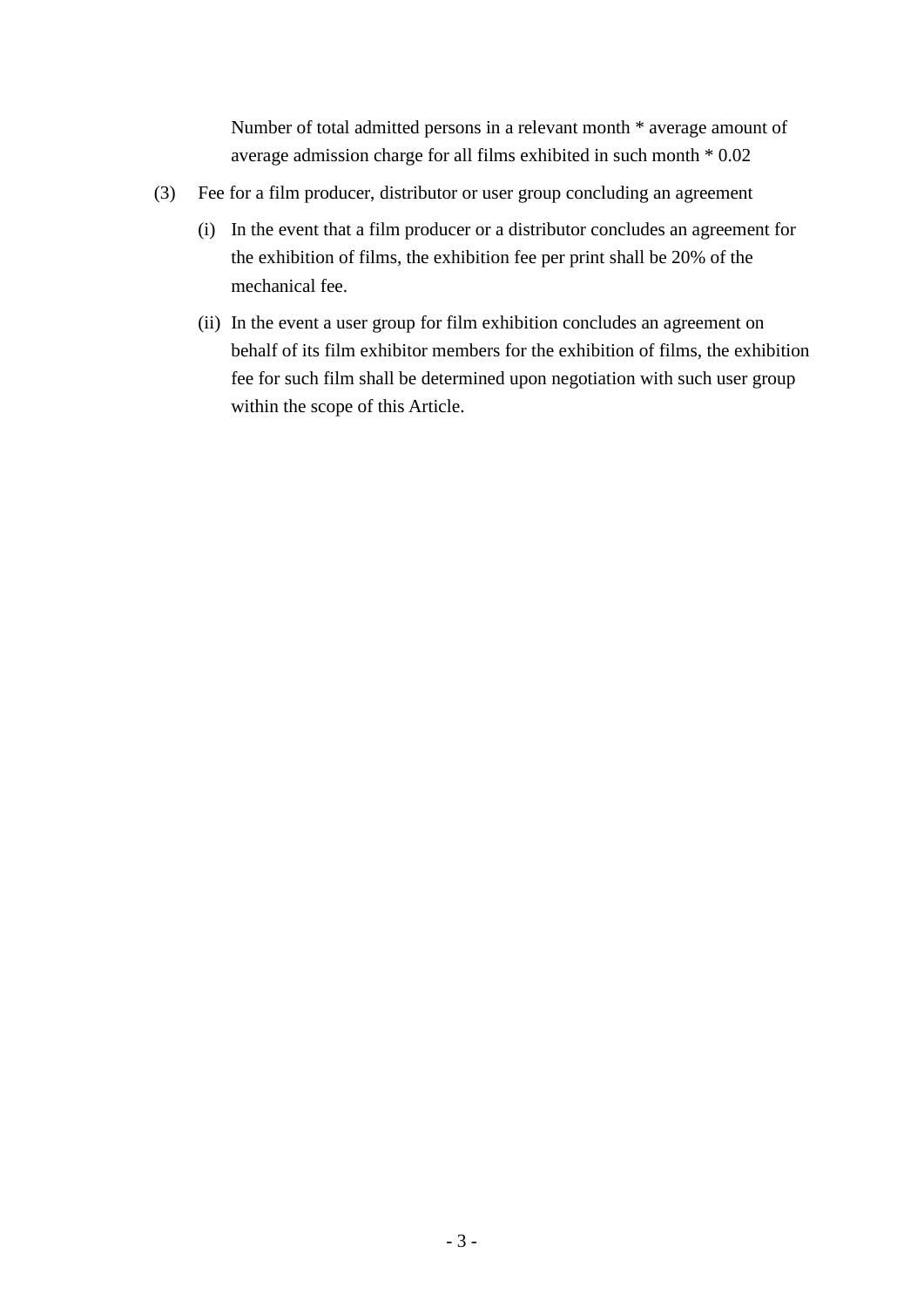# **Notes for Films**

#### *Term definitions*

(i) Film

"Film" in this Article means a fixed series of moving images, regardless of the recording media, for the purpose of public projection at theaters and other places.

(ii) General Entertainment

"General entertainment" in this Article means a film produced mainly for the purpose of being offered for performances, regardless of the type of audiovisual image or its contents. Films which do not fall under this shall be categorized as "Others."

(iii) Event Recordings

"Event recordings" in this Article means films produced mainly for the purpose of being offered for performances, which works of music used in events such as concerts, operas, ballets, musicals, revues, and plays are recorded along with the relevant events. The films shall be categorized into "Concerts" and "Other than concerts" depending on their contents.

(iv) Exhibition

"Exhibition" in this Article means the projection of films to screens, and does not include radio broadcasting or television broadcasting.

- (v) "Admission charge" in 2. Exhibition (1) shall be the normal admission fee for adults (not inclusive of the consumption tax; when the seats are all reserved, the minimum fee).
- (vi) "Information about recorded music" in this Article means the information sufficient to identify the copyright holder for all works recorded in an exhibited film and the information about the type of use of such works.
- (vii) "Number of admitted persons" in this Article means the actual number of persons admitted to watch a film regardless of the class of admission charge.
- (viii) "Average admission charge" in this Article means the amount defined in (a) or (b) below according to the categories set forth in (a) or (b).
	- (a) If the number of total admitted persons and total amount of admission charge can be calculated in accordance with evidences: Average amount of admission charge per admitted person (or ¥500 if such average amount is below ¥500)
	- (b) In cases not prescribed in (a): ¥1,200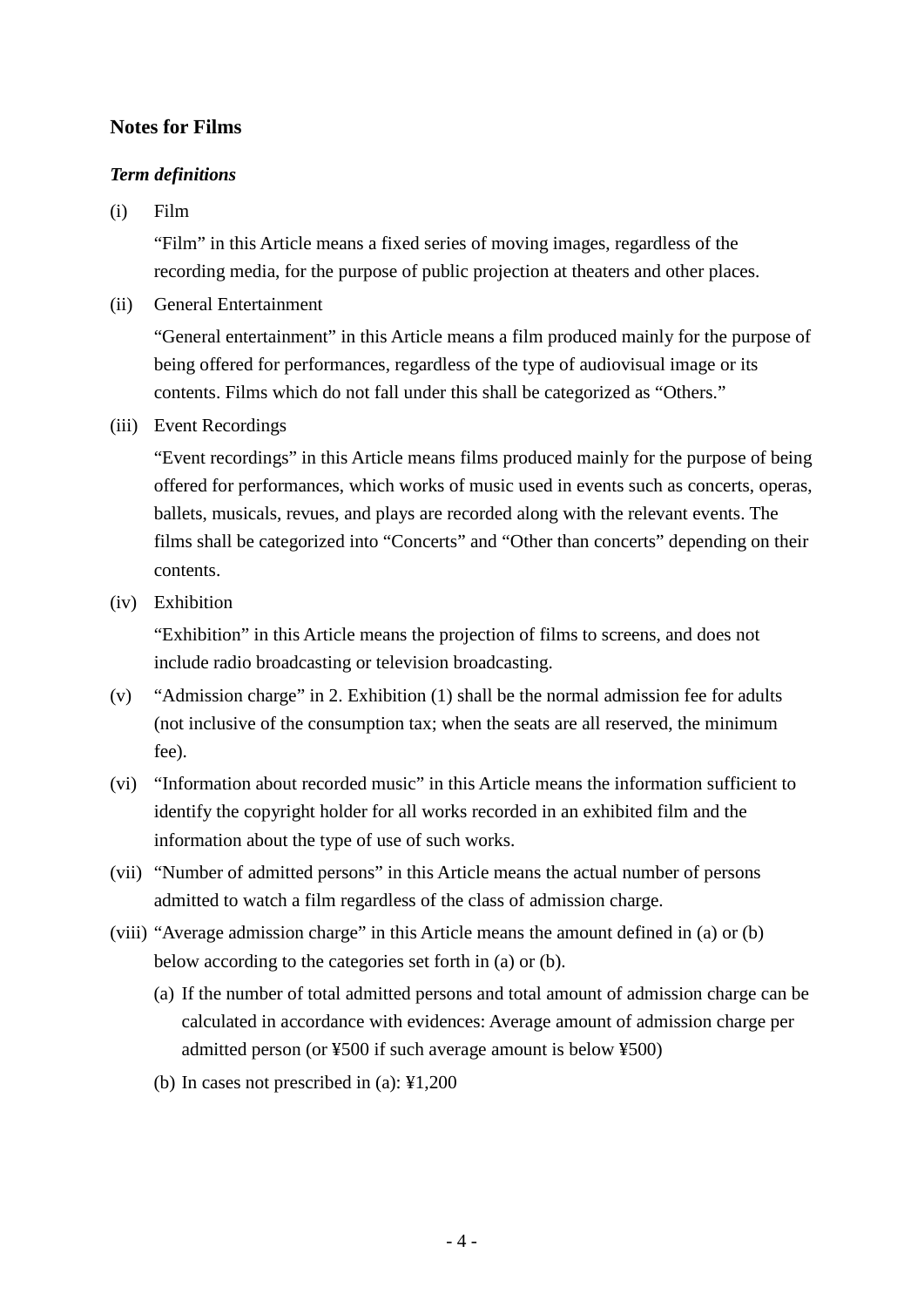## *Music share coefficient*

(ix) "Music share coefficient" in this Article means the coefficient in the table below in accordance with the ratio of total hours to use recorded works to the exhibition hours of a story of each film work, provided that it shall be 1.0 for films categorized in the "event recording (concert)"

| Ratio of total hours to use recorded music<br>to the exhibition hours of a film story | Music share coefficient |
|---------------------------------------------------------------------------------------|-------------------------|
| More than 90%                                                                         |                         |
| More than $70\%$ up to $90\%$                                                         | 09                      |
| More than $50\%$ up to $70\%$                                                         |                         |
| More than $30\%$ up to $50\%$                                                         |                         |
| Up to $30\%$                                                                          |                         |

#### *Special rules for fee calculation*

- (x) The mechanical fee in this Article does not include the commission fee or the fee to create new works.
- (xi) In the event the mechanical fee for foreign musical works is designated by trustor, the mechanical fee shall be the relevant designated fee notwithstanding the provisions of this paragraph.
- (xii) Upon applying provision 2. Exhibition (1), in the event of the admission charge exceeding ¥300, the fee shall be a sum equal to the amount obtained by adding to the applicable fee for charge "Exceeding ¥300" on the table in item (1) above, either (i) 1/2 of the charge for "Not exceeding ¥150" if the capacity is "Not exceeding 500," or (ii) the charge for "Not exceeding ¥150" under the category of "Not exceeding 500" if the capacity is "Not exceeding 1,000," for each additional ¥150.
- (xiii) Upon applying provision 2. Exhibition (1), in the event there is no set capacity, the actual number of admitted persons shall be considered as the capacity, and in the event no admission fee is required, the minimum fee in the corresponding capacity column of each table shall be considered as the exhibition fee.
- (xiv) Upon applying 2. Exhibition (2), the monthly fee for the exhibition by the same exhibitor in multiple places of exhibition in the same facilities may be combined.